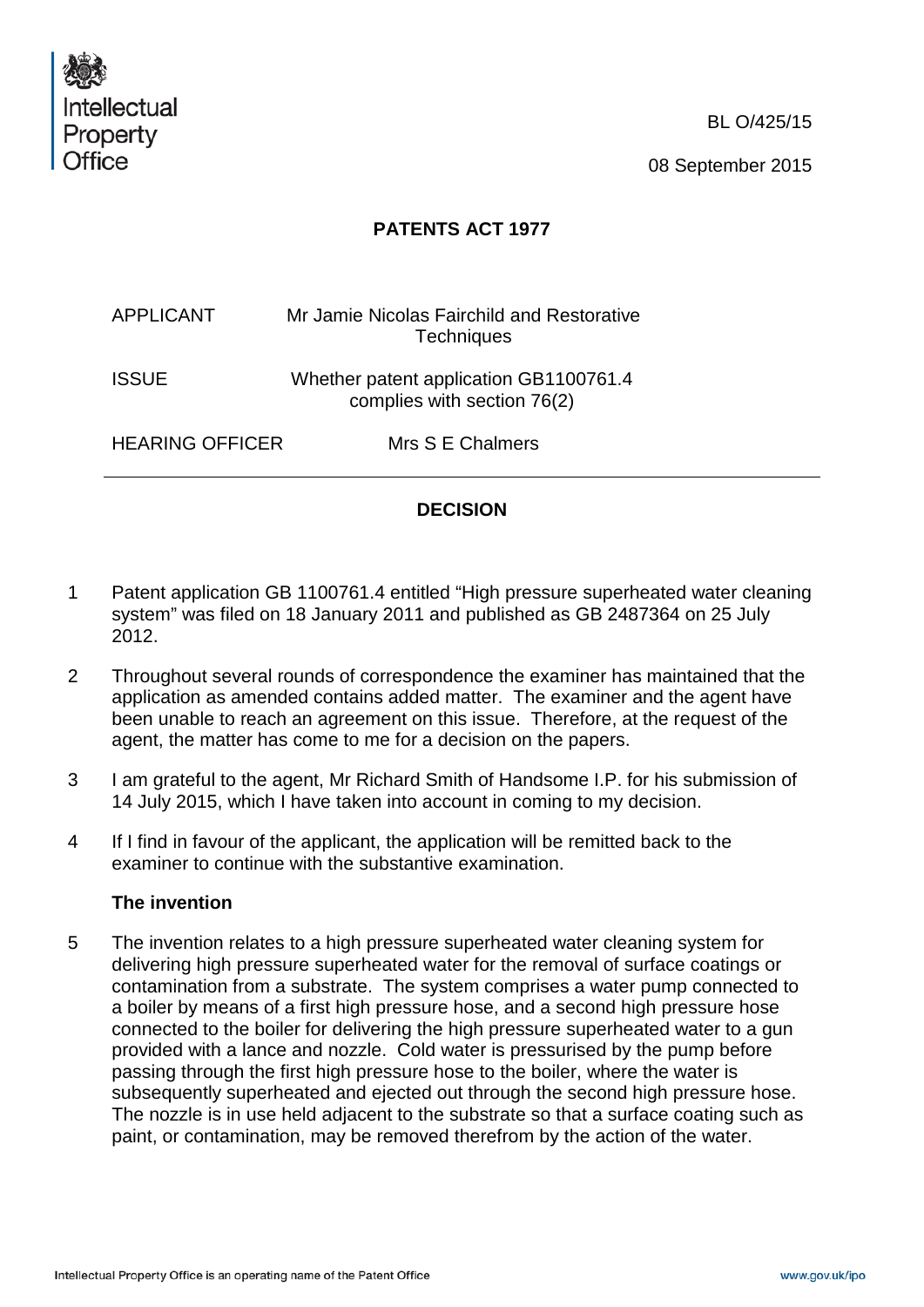- *6* This decision is based on the most recent set of claims, filed on 16 February 2015. There are 7 claims, with claim 1 relating to a high pressure superheated water cleaning system being the only independent claim. Claim 1 reads:
- *7 "1. A high pressure superheated water cleaning system for delivering high pressure superheated water, for removal of surface coatings such as paint, or contamination from a wide range of substrates, the system comprising:*

*a central tubular metal frame boiler unit, the boiler unit comprising stainless steel panels, and configured to use diesel or kerosene as fuel to heat water therein;*

*a detachable tubular metal framed water pump unit, the pump unit detachable from the boiler unit, and comprising:*

*a primary outlet for supplying pressurized water to the boiler unit; and a secondary outlet for allowing flushing of the boiler unit with water, and for allowing connection to a second boiler unit;*

*a first flexible high pressure hose connected between the pump unit and the boiler unit, and arranged to pass cold pressurized water from the pump unit to the boiler unit;*

*a detachable jerry can fuel container, the jerry can fuel container detachable from the boiler unit;*

*a pick-up connection to supply fuel to the boiler from the jerry can, the pick-up connection being detachable from the jerry can;*

*a holster for holding the pick-up connection when detached from the jerry can;*

*and a hose set comprising a second high pressure hose having an 8mm bore and a gun with a lance and a nozzle, for receiving high pressure superheated water from the boiler unit;*

*wherein the system is configured such that a reduction in pressure of water from the pump unit results in an increase in temperature of high pressure superheated water provided by the boiler unit."*

8 Should I find this claim is not allowable, the agent has submitted an auxiliary request for me to consider. This auxiliary request differs from the latest set of claims only in that the last three lines of claim 1 are replaced by the phrase: "*wherein the system is configured such that a restriction in pressure of water from the pump unit maintains the maximum temperature of high pressure superheated water provided by the boiler unit of 150 degrees centigrade."*

### **The law**

9 The section of the Act concerning added matter is section 76(2), which reads:

*"76(2) No amendment of an application for a patent shall be allowed under section 15A(6), 18(3) or 19(1) if it results in the application disclosing matter extending beyond that disclosed in the application as filed."*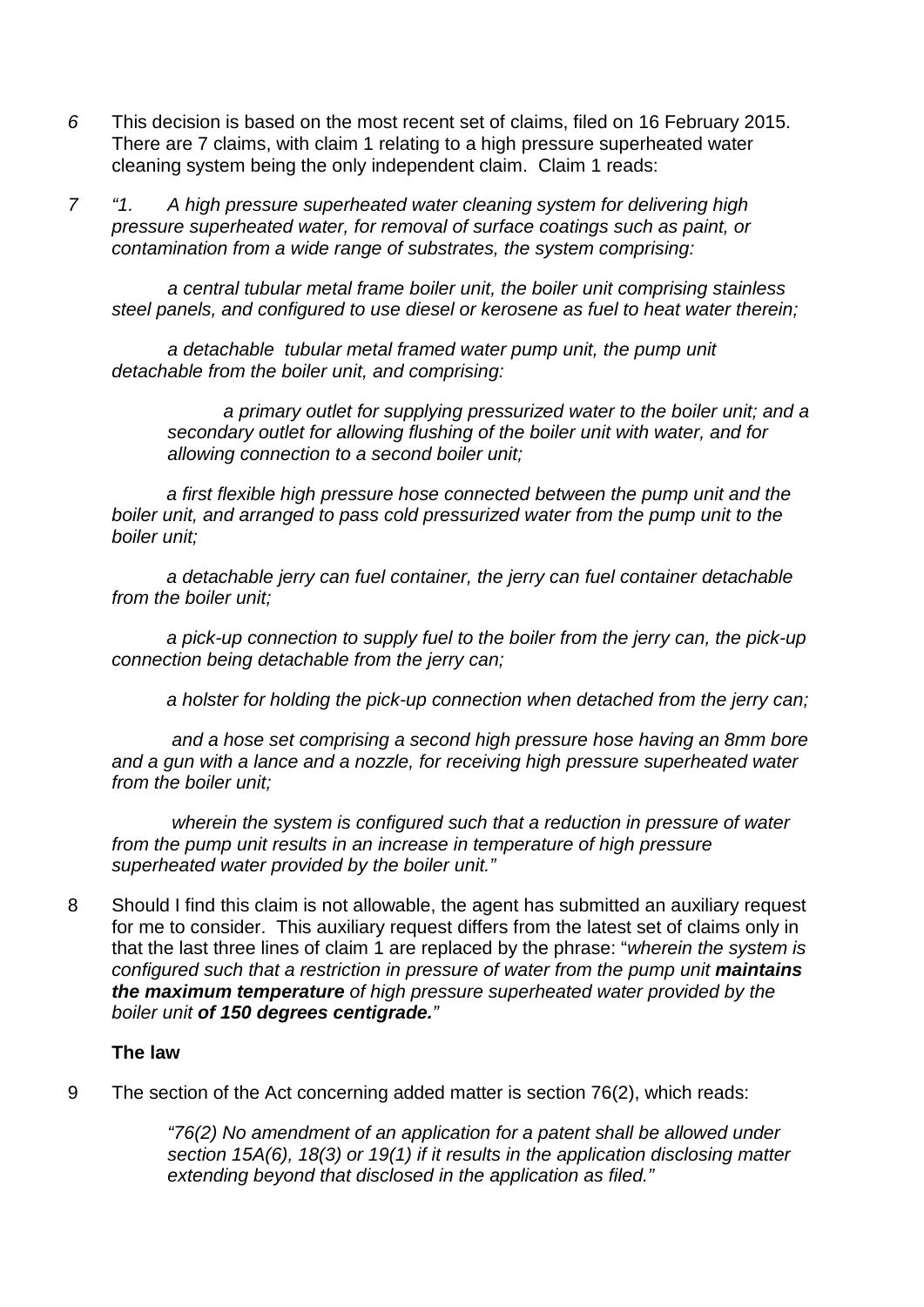10 In *Bonzel and Schneider (Europe) AG v Intervention Ltd* [1991] RPC 553 Aldous J described the task of determining whether an amendment to the description had the result that a patent as granted disclosed matter which extended beyond that disclosed in the application as:

*(1) to ascertain through the eyes of the skilled addressee what is disclosed, both explicitly and implicitly in the application;* 

*(2) to do the same in respect of the patent as granted;*

*(3) to compare the two disclosures and decide whether any subject matter relevant to the invention has been added whether by deletion or addition. The comparison is strict in the sense that subject matter will be added unless such matter is clearly and unambiguously disclosed in the application either explicitly or implicitly.*

11 In *Richardson-Vicks Inc.'s Patent* [1995] RPC 568 Jacob J summarised this by saying: "the test of added matter is whether a skilled man would, upon looking at the amended specification, learn anything about the invention which he could not learn from the unamended specification."

## **Arguments**

12 In her last report of 14 May 2015 the examiner identified the details in claim 1 that she considered were not supported by the application as filed. The matter identified was the final passage of claim 1, that is to say:

*"...wherein the system is configured such that a reduction in pressure of water from the pump unit results in an increase in temperature of high pressure superheated water provided by the boiler unit."*

- 13 During the course of the examination of the application attention has been drawn to paragraph 5 of the original description where it is said that "In order to maintain the maximum temperature of 150°C, the pressure is restricted". The examiner has argued that this statement does not teach towards a reduction in pressure of water from the pump causing an increase in temperature of the water, and that the skilled addressee would not understand "restriction" to mean "lowered". The examiner has also argued that it is counterintuitive for a reduction in pressure to result in an increase in temperature in the water provided by the boiler, particularly when superheated water relies on a higher pressure in order to maintain water temperatures in excess of 100°C.
- 14 Paragraph 5 of the original description goes on to state that "it is also possible to connect one pump unit to two boilers and back to one gun in order to obtain 150°C at the maximum pressure of 160 bar". The examiner has argued that this statement does not unambiguously disclose that a reduction in pressure of water from the pump results in an increase in temperature of the water provided by the boiler. Furthermore, the examiner has argued that this statement simply discloses that additional heating elements are required to obtain maximum temperature at maximum pressurization, and that this teaches away from reducing pressure in order to achieve a higher water temperature.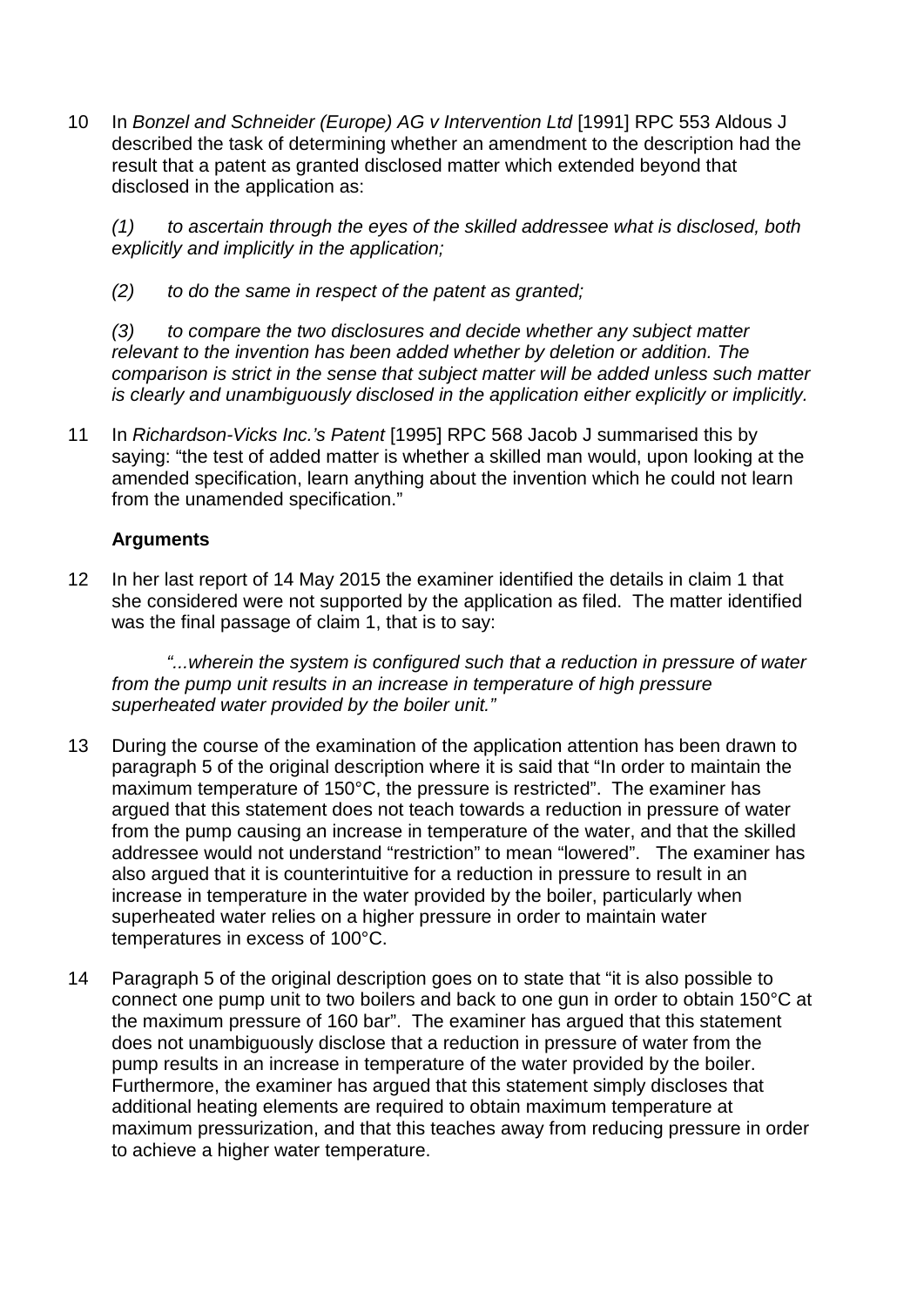- 15 Mr Smith has, in a first strand of his written submission, referred to paragraph 2 of the description where it is said that "The pump unit generates a water pressure of 30-160bar (450-2300 psi) with a maximum flow rate of approximately 10 litres per minute". Mr Smith argues that it would be apparent to the skilled person that varying the generated water pressure between the minimum (30 bar) and the maximum (160 bar) results in a change in the flow rate over a range up to a maximum of 10 litres a minute. In particular, as a basic principle of continuum mechanics, he asserts this passage would indicate to the skilled person that a reduction in pressure reduces the flow rate and an increase in pressure increases the flow rate. He then makes the point that as the cold pressurized water passes from the pump unit through the hose to the boiler, the flow rate through the boiler is dependent upon the pressure of the water supplied by the pump unit.
- 16 In his submission Mr Smith states that it is well known to engineers working in the field of boilers that there are two basic forms of boiler:
	- (i) The fire-tube boiler in which hot gas from a fire passes through one or more tubes running through a sealed container of water, passing heat to the water which can then be extracted from the sealed container.
	- (ii) The water-tube boiler in which water circulates in tubes heated externally by a fire, where cold water can be injected at one end of the tubes and hot water can be extracted from the other end of the tubes.
- 17 Mr Smith argues that as the boiler is being supplied with pressurized cold water from a pump, the skilled person would understand the boiler to be of the water-tube type, as otherwise the benefit of pressurizing the water before being sealed within a container would be lost. He also asserts that it is well known that fire-tube boilers are unsuitable for pressures above approximately 24 bar (350 psi), which is below the operating pressures of the claimed system. For these reason, he submits that the skilled person would understand that references to "boilers" in the specification are references to water-tube boilers.
- 18 Assuming the boiler to be of the water-tube type, Mr Smith goes on to describe how, if the flow rate of the water through the boiler is reduced, the water will spend longer inside the boiler and thus be heated to a higher temperature. He argues that this is how boilers work and would be understood by the skilled person. It is also backed up by paragraph 5 of the description where it is said "In order to maintain the maximum temperature of 150°C, the pressure is restricted". He submits that it is implicit from this statement that "if the pressure is increased above this restricted level, the temperature of the water provided by the boiler would decrease below 150°C".
- 19 Mr Smith has also referred to the section of paragraph 5 which states "As the system is modular, it is also possible to connect one pump unit to two boilers and back to one gun in order to obtain 150°C at the maximum pressure of 160 bar". He argues that the only way that the skilled person would be able to reconcile this sentence with the rest of the specification would be to adopt the interpretation that the boiler is a water-tube type regardless of whether the two boilers are provided in series or parallel.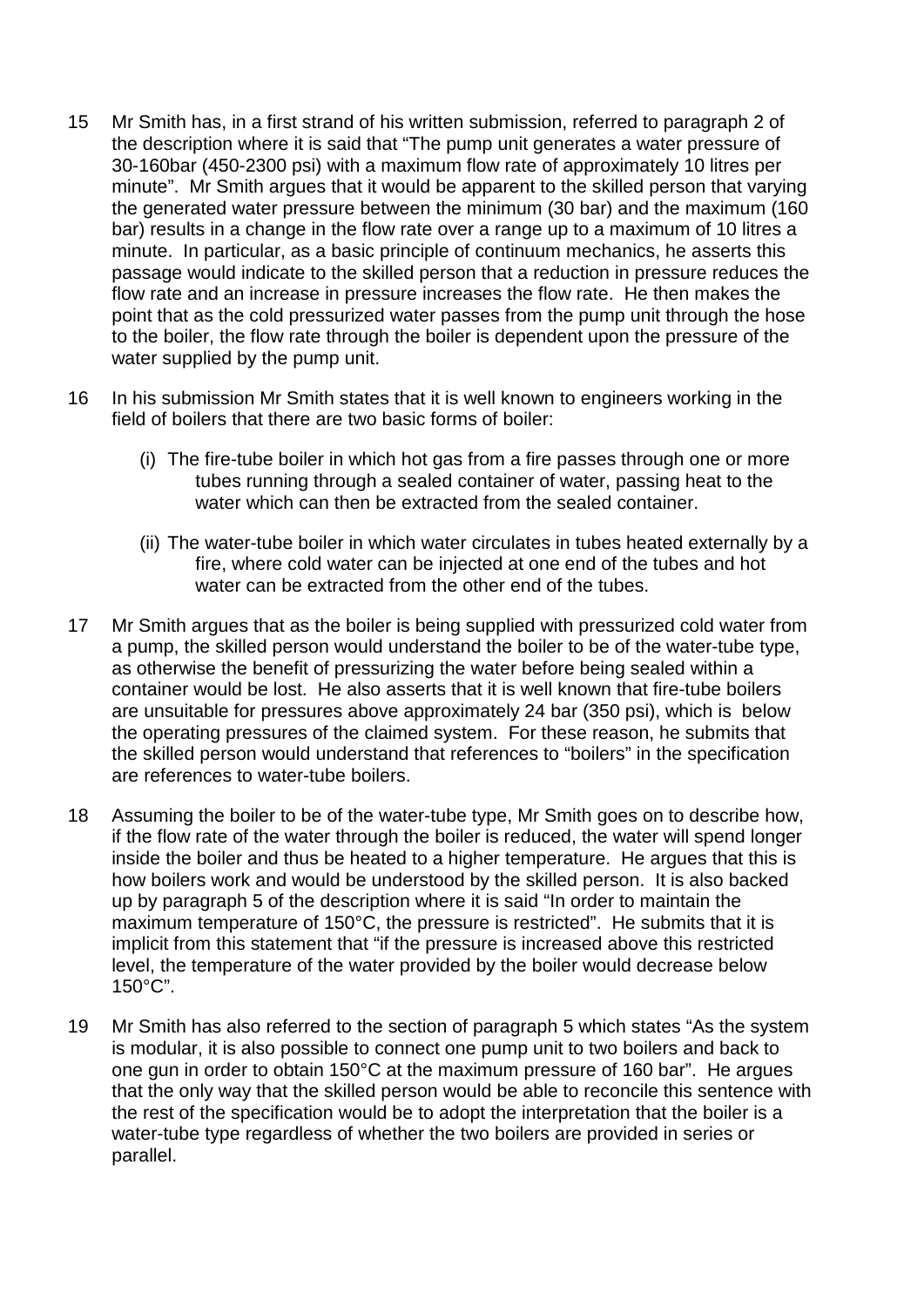- 20 A second strand of argument has also been provided in the written submission. This strand focuses solely on the passage in paragraph 5 which states "In order to maintain the maximum temperature of 150°C, the pressure is restricted". Mr Smith argues that "the skilled person would understand that in this case the word 'maintain' is equivalent to stating 'prevent from dropping below', as it is impossible to increase the temperature above the maximum of 150°C". In relation to the phrase "the pressure is restricted", he submits that the skilled addressee would understand this to mean the pressure is reduced below some maximum pressure. In other words, this passage could be rewritten as "In order to prevent the temperature from dropping below the maximum temperature of 150°C, the pressure is reduced below some maximum pressure". It would therefore follow to the skilled person that raising the pressure would result in lowering the temperature and vice versa.
- 21 A third, rather lengthy, strand of argument touches on why the invention is said not to contravene the laws of physics, the relevance or otherwise of the Extended Antoine Equation referred to by the examiner in her report of 14 May 2015, and a discussion of how the pump of the invention is said to operate. In particular, it seeks to explain why well-established physical laws are not broken by the invention but I do not think it necessary to reproduce the details here.

### **Analysis**

- 22 I start by observing that the application as filed was drafted without professional assistance. As such, it contains a number of apparent ambiguities which I shall need to reconcile to decide whether or not the claims contain added matter. I note that neither the examiner nor Mr Smith have defined the "skilled man" as set out in the test defined in *Richardson-Vicks Inc.'s Patent.* For the purpose of this decision, I shall define this person as someone eg an engineer, who has a good knowledge and practical experience of heating systems, particularly boilers, and their application.
- 23 I have carefully considered Mr Smith's arguments and I am incIined to accept them. In my opinion, the skilled person would conclude that the boiler of the invention is of the water-tube type. There is no reason to pump cold water at up to 160 bar into the boiler if it is of the fire-tube type, as all the advantage of pressurizing the water would be lost.
- 24 Paragraph 5 describes how the system provides water at a maximum of 150°C and up to 160 bar, so again the skilled person would conclude that if the water is being supplied to the boiler at up to this pressure, and also being ejected from the boiler at up this pressure, then the boiler must be of the water-tube type given the stated limitations of fire-tube type boilers. After accepting that the boiler is implicitly of the water-tube type I also agree that lowering the flow rate, or reducing the pressure of the water, from the pump would result in an increase in temperature. Reducing the pressure would necessarily increase the time the water spends in the boiler, thus increasing the temperature of the water.
- 25 I accept Mr Smith's argument that regardless of whether the pressure of the water is reduced somewhat from its suggested maximum, superheated water would still be produced by water pressurized to between 30 and 160 bar. The skilled person would readily realise that the pressure of the water supplied from the pump could be